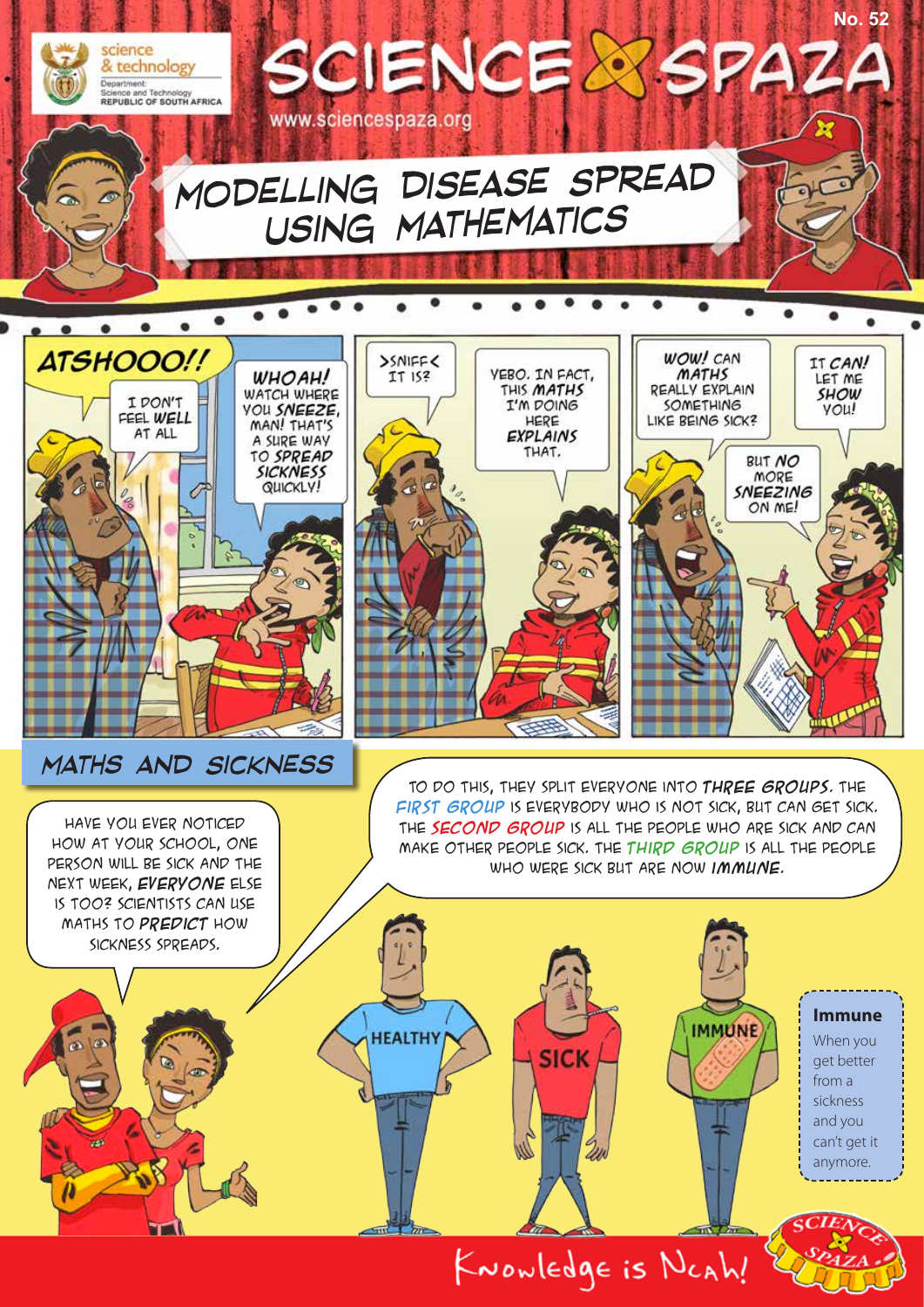## *Catching flu!*

*1*

This game shows how disease spreads. You will need to find a **big group** of people to play  $-$  AT LEAST 15. Here's how to play:

*One person who is "On" must run around with his or her hand in the air while the others run normally. The person that is "On" must touch the others and they become "On" with the people that are already "On" and must also run around with their hand in the air.*





*When you get touched, you must count slowly to 30 while you run around trying to catch people. When you reach 30, sit down, you are now out of the game.*

### *What's Happening Here?*





This work is licensed under the Creative Commons Attribution-NonCommercial-NoDerivatives 4.0 International License. To view a copy of this license, visit http://creativecommons.org/licenses/by-nc-nd/4.0/.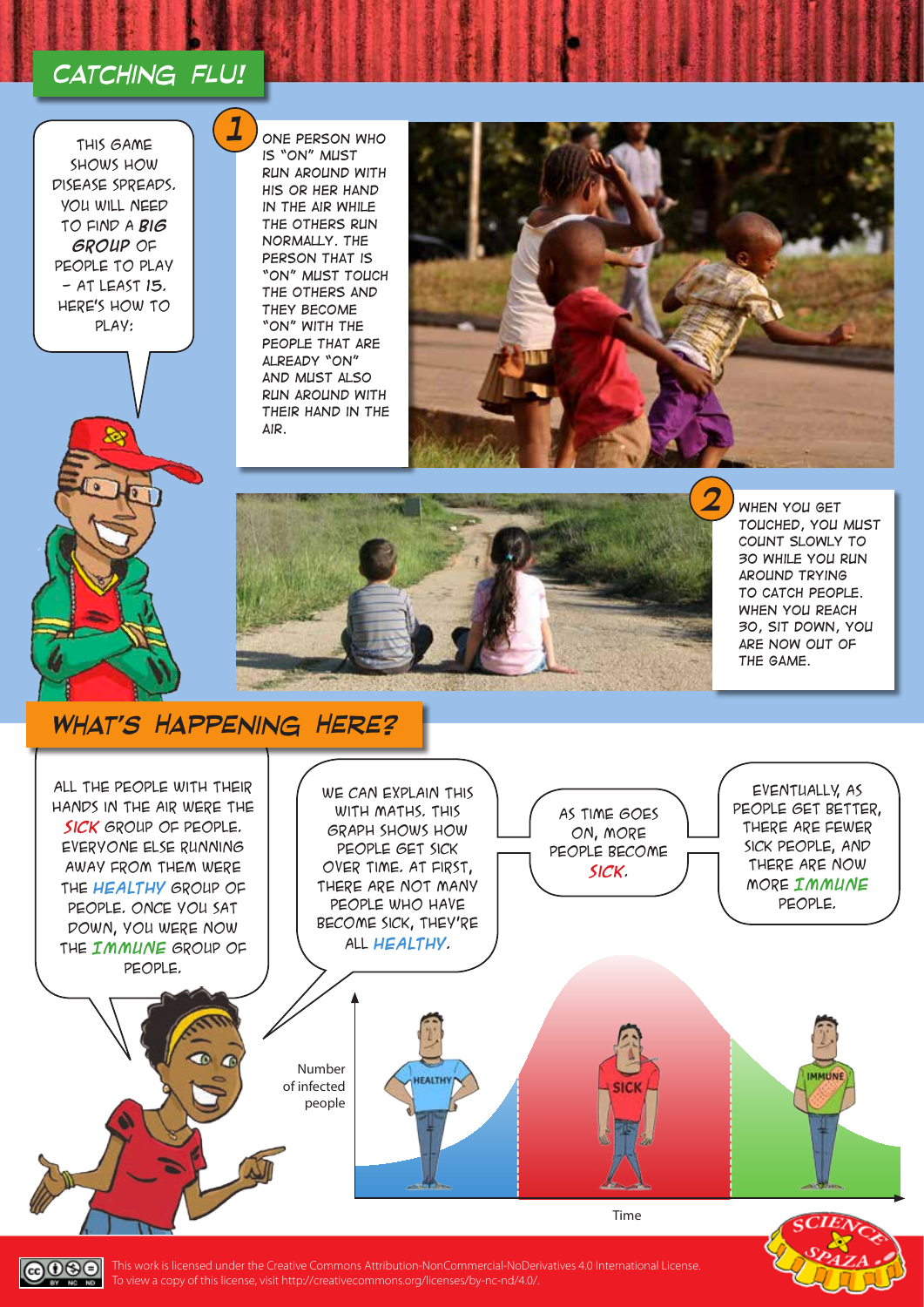## *Stop the spread of TB*

In South Africa, **TB** is a sickness that spreads very quickly. **Maths** can be used to see how fast it spreads.

When someone with TB **coughs** or **sneezes** on someone else, the healthy person can become sick too.

Here are some **tips** to keep yourself healthy and avoid making others sick:



- Wash your hands before you eat
- Cover your mouth when you cough
- Sneeze into your sleeve
- Open windows and doors to let the air move through your house.

*CDC Public Health Image library ID 11162, James Gathany, 2009.*

### *careers:*

### Mathematical modelling is

where mathematics is used to investigate, analyse, and make predictions so that we can understand problems in the world. People in economics and finances, as well as tech companies use maths modelling.

Data scientists take data and turn it into useful information. Companies can then use this information to understand their customers and make decisions. To be a data scientist you need to be curious (to want to know what information you can get from data) and have good communication skills.

Statisticians collect, analyse, interpret and present information. They design experiments or surveys, and then collect and analyse it. To be a statistician you need to be able to work well with maths, have good computer skills and work well with people.



**S'yanda Mungwe** is currently working on his PhD studies. He has always had a love for maths. Because of this, he decided to get a Master's Degree in maths. S'yanda has used maths to study ways to fight HIV. He is now a junior lecturer at The University of Stellenbosch. He enjoys finding ways to solve problems using maths and developing people to help them change the world!

*curriculum links*

000000

- **Grade 7: Life Orientation**  Health, Social and Environmental Responsibility.
- **Grade 7, 8 & 9: Life Orientation** – Physical Education. **Mathematics** – Numbers, Operations and Relationships graphs, Data Handling.
- **Grade 8: Natural Sciences**  – Life and Living – microorganisms.

KNOWledge is NCAh!

*Sourced from the CDC poster 'Laduma! Stick to your TB gameplan!'*